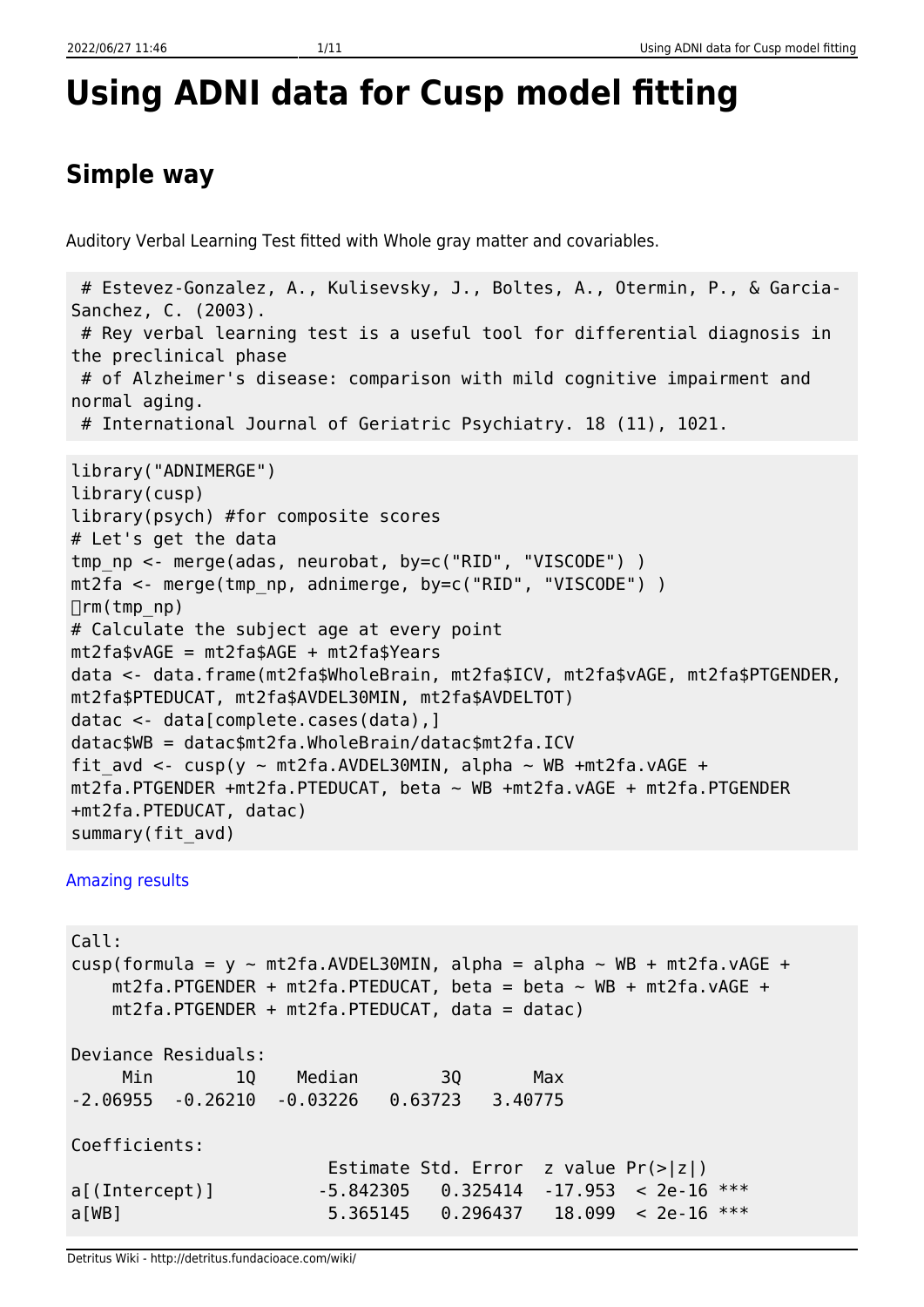| a[mt2fa.vAGE]                                                                                            | 0.004777                                           | 0.002000                                                                             | 2.388                | $0.0169$ * |            |
|----------------------------------------------------------------------------------------------------------|----------------------------------------------------|--------------------------------------------------------------------------------------|----------------------|------------|------------|
| a[mt2fa.PTGENDERFemale]                                                                                  | 0.364218                                           | 0.026875                                                                             | 13.552               | $< 2e-16$  | $***$      |
| a[mt2fa.PTEDUCAT]                                                                                        | 0.078235                                           | 0.005217                                                                             | 14.995               | $< 2e-16$  | ***        |
| b[(Intercept)]                                                                                           | 7.001814                                           | 0.509934                                                                             | 13.731               | $< 2e-16$  | $***$      |
|                                                                                                          | $-5.970685$                                        | 0.470236                                                                             | $-12.697$            | $< 2e-16$  | $***$      |
| b[WB]                                                                                                    |                                                    |                                                                                      |                      |            | $***$      |
| b[mt2fa.vAGE]                                                                                            | $-0.026695$                                        | 0.003309                                                                             | $-8.069$ 7.11e $-16$ |            |            |
| b[mt2fa.PTGENDERFemale] 0.395185                                                                         |                                                    | 0.044766                                                                             | 8.828                | $< 2e-16$  | $***$      |
| b[mt2fa.PTEDUCAT]                                                                                        | 0.033672                                           | 0.008002                                                                             | 4.208 2.58e-05       |            | $***$      |
| w[(Intercept)]                                                                                           | $-1.763659$                                        | 0.012301                                                                             | $-143.381$           | $< 2e-16$  | $***$      |
| $w[mt2fa.AVDEL30MIN]$ 0.257004                                                                           |                                                    | 0.001838                                                                             | 139.800              | $< 2e-16$  | $***$      |
|                                                                                                          |                                                    |                                                                                      |                      |            |            |
| Signif. codes:                                                                                           | 0 '***' 0.001 '**' 0.01 '*' 0.05 '.' 0.1 ' ' 1     |                                                                                      |                      |            |            |
| Null deviance: 8677.7 on 6754<br>Linear deviance: 110910.4<br>Logist deviance:<br>Delay deviance: 3610.5 | on 6749<br><b>NA</b><br><b>NA</b><br>on<br>on 6743 | degrees of freedom<br>degrees of freedom<br>degrees of freedom<br>degrees of freedom |                      |            |            |
|                                                                                                          | R.Squared logLik npar AIC                          |                                                                                      | AICc                 |            | <b>BIC</b> |
| Linear model 0.1557933 -19036.661    6 38085.32 38085.33 38126.23                                        |                                                    |                                                                                      |                      |            |            |
| Cusp model 0.6142339 -7321.477 12 14666.95 14667.00 14748.77                                             |                                                    |                                                                                      |                      |            |            |
| Note: R. Squared for cusp model is Cobb's pseudo-R^2. This value<br>can become negative.                 |                                                    |                                                                                      |                      |            |            |
| Chi-square test of linear vs. cusp model                                                                 |                                                    |                                                                                      |                      |            |            |
| $X$ -squared = 2.343e+04, df = 6, p-value = 0                                                            |                                                    |                                                                                      |                      |            |            |
| Number of optimization iterations: 40                                                                    |                                                    |                                                                                      |                      |            |            |

### **Z-scores**

Now let's compare the weights of each variable on the model. We need to translate everything to zscores (or just do another linear transformation that carry every thing to comparable values)

```
datac$zWB = (datac$WB - mean(datac$WB))/sd(datac$WB)
datac$zAge = (datac$mt2fa.vAGE -
mean(datac$mt2fa.vAGE))/sd(datac$mt2fa.vAGE)
datac$zEduc = (datac$mt2fa.PTEDUCAT -
mean(datac$mt2fa.PTEDUCAT))/sd(datac$mt2fa.PTEDUCAT)
datac$zAVD = (datac$mt2fa.AVDEL30MIN -
mean(datac$mt2fa.AVDEL30MIN))/sd(datac$mt2fa.AVDEL30MIN)
fit avd z \leq -cusp(y \sim zAVD, alpha \sim zWB + zAge + mt2fa.PTGENDER + zEduc,beta \sim zWB +zAge + mt2fa.PTGENDER + zEduc, datac)
summary(fit avd z)
```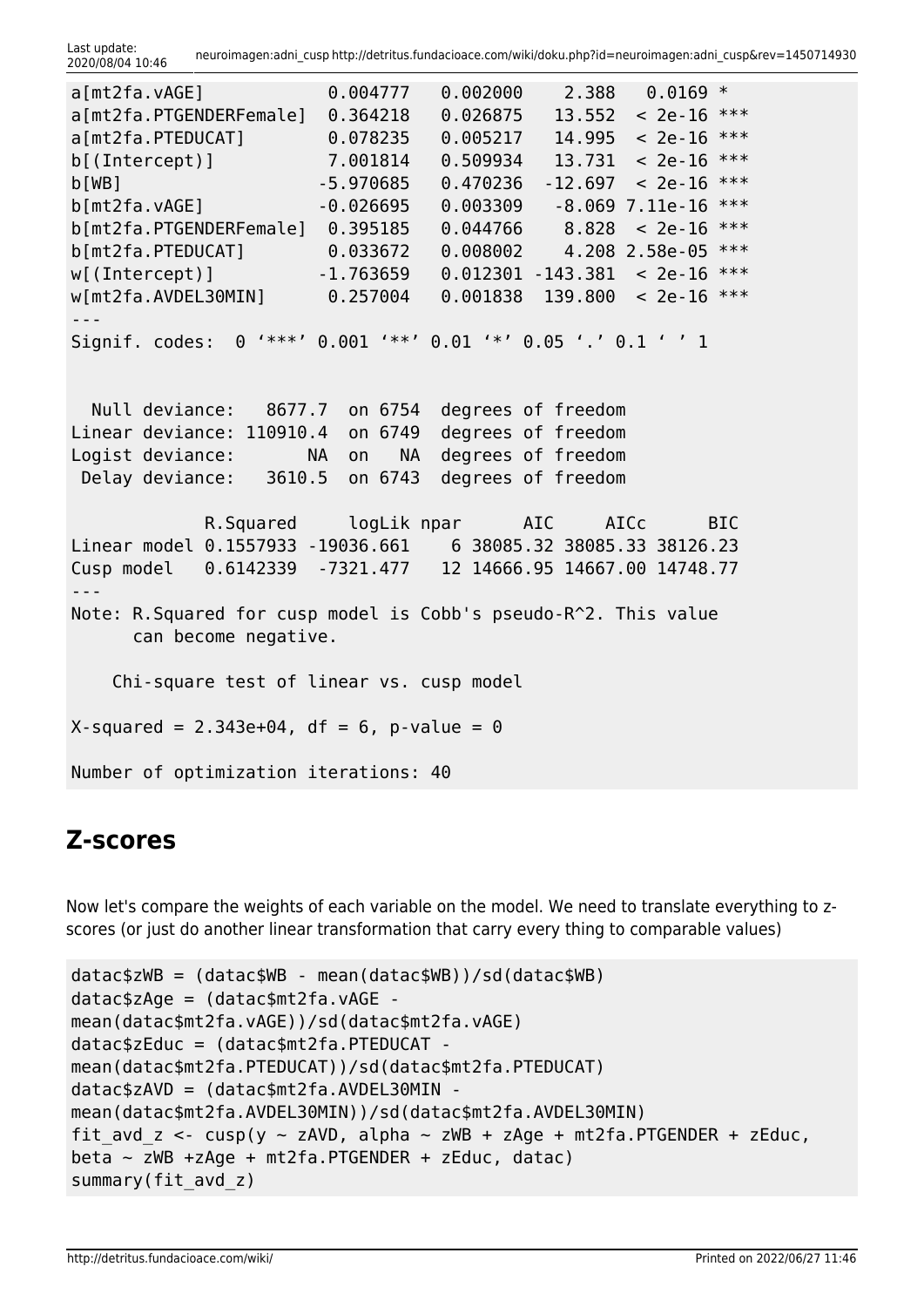[The results are of course the same but the coefficients must be meaningful now,](#page--1-0)

| Coefficients:                         |                    |                                        |                  |                       |
|---------------------------------------|--------------------|----------------------------------------|------------------|-----------------------|
|                                       |                    | Estimate Std. Error z value $Pr(> z )$ |                  |                       |
| $a$ [(Intercept)]                     | $-0.708321$        | 0.023240                               | $-30.478$        | $< 2e-16$ ***         |
| $a$ [ zWB]                            | 0.290456           | 0.016048                               | 18.099           | ***<br>$< 2e-16$      |
| a[zAge]                               | 0.034254           | 0.014342                               | 2.388            | $0.0169$ *            |
| a[mt2fa.PTGENDERFemale]               | 0.364218           | 0.026875                               | 13,552           | ***<br>$< 2e-16$      |
| a[zEduc]                              | 0.223024           | 0.014873                               | 14.995           | ***<br>$< 2e-16$      |
| $b$ [(Intercept)]                     | 1.603759           | 0.046739                               | 34,313           | ***<br>$< 2e-16$      |
| b[zwB]                                | $-0.323238$        | 0.025457                               | $-12.697$        | ***<br>$< 2e-16$      |
| b[zAge]                               | $-0.191434$        | 0.023726                               | $-8.069$         | ***<br>7.11e-16       |
| b[mt2fa.PTGENDERFemale]               | 0.395185           | 0.044766                               | 8.828            | ***<br>$< 2e-16$      |
| b[zeluc]                              | 0.095988           | 0.022812                               |                  | ***<br>4.208 2.58e-05 |
| $w[$ (Intercept)]                     | $-0.688350$        | 0.009603                               | $-71.682$        | ***<br>$< 2e-16$      |
| w[zAVD]                               | 1.133500           | 0.008108 139.800                       |                  | ***<br>$< 2e-16$      |
|                                       |                    |                                        |                  |                       |
| $1***1$<br>Signif. codes:<br>$\Theta$ | $4 * * 1$<br>0.001 | $4 * 1$<br>0.01                        | $0.05$ '.' $0.1$ |                       |

### **Composite scores**

First I'm going to try another NP test (Recognition)

fit avr <- cusp(y ~ zAVR, alpha ~ zWB + zAge + mt2fa.PTGENDER + zEduc, beta ~ zWB +zAge + mt2fa.PTGENDER + zEduc, datac)

[and this is not so good but still an improvement is done](#page--1-0)

```
> summary(fit_avr)
Call:
cusp(formula = y \sim zAVR, alpha = alpha \sim zWB + zAge + mt2fa.PTGENDER +
   zEduc, beta = beta \sim zWB + zAge + mt2fa.PTGENDER + zEduc,
   data = data)
Deviance Residuals:
    Min 1Q Median 3Q Max
-3.3337 -0.8146 -0.1929 0.2446 2.5763
Coefficients:
                    Estimate Std. Error z value Pr(>|z|)
a[(Intercept)] 0.74119 0.02784 26.625 < 2e-16 ***
a[zWB] 0.40520 0.01943 20.854 < 2e-16 ***
a[zAge] 0.08352 0.01681 4.967 6.79e-07 ***
a[mt2fa.PTGENDERFemale] -0.09332 0.03128 -2.983 0.00285 **
a[zEduc] 0.10035 0.01495 6.713 1.91e-11 ***
b[(Intercept)] 1.09138 0.05476 19.932 < 2e-16 ***
b[zWB] 0.02940 0.02921 1.007 0.31416
b[zAge] 0.11858 0.02729 4.345 1.39e-05 ***
```
Detritus Wiki - http://detritus.fundacioace.com/wiki/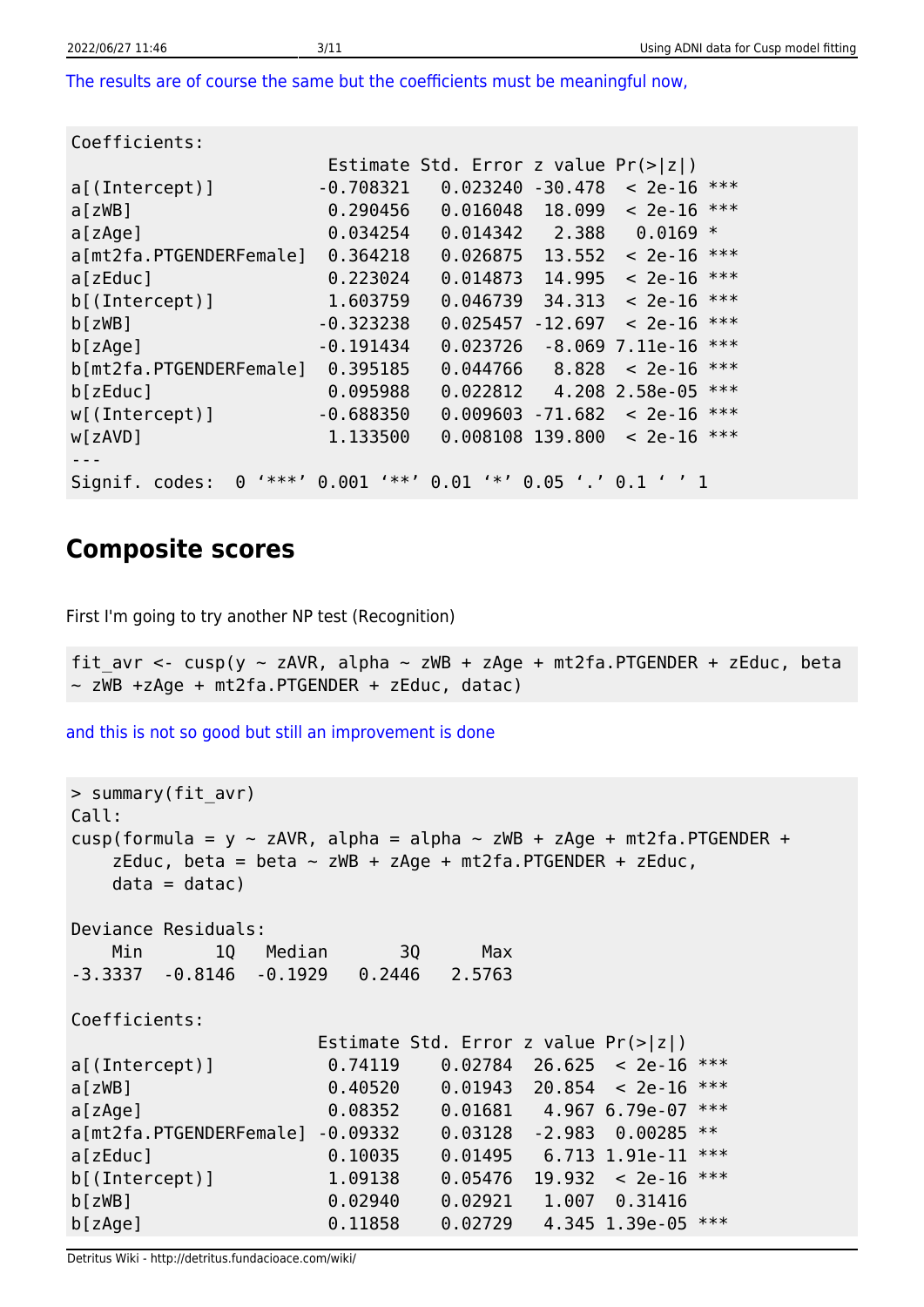```
b[mt2fa.PTGENDERFemale] 0.53540 0.04991 10.726 < 2e-16 ***
b[zEduc] 0.11832 0.02474 4.782 1.74e-06 ***
w[(Intercept)] 0.71871 0.01153 62.322 < 2e-16 ***
w[zAVR] 0.99105 0.00889 111.482 < 2e-16 ***
---
Signif. codes: 0 '***' 0.001 '**' 0.01 '*' 0.05 '.' 0.1 ' ' 1
  Null deviance: 6633.7 on 6754 degrees of freedom
Linear deviance: 5952.1 on 6749 degrees of freedom
Logist deviance: NA on NA degrees of freedom
 Delay deviance: 5049.6 on 6743 degrees of freedom
            R.Squared logLik npar AIC AICc BIC
Linear model 0.1187225 -9157.572 6 18327.14 18327.16 18368.05
Cusp model 0.3758839 -7966.518 12 15957.04 15957.08 16038.85
---
Note: R.Squared for cusp model is Cobb's pseudo-R^2. This value
      can become negative.
    Chi-square test of linear vs. cusp model
X-squared = 2382, df = 6, p-value = 0
Number of optimization iterations: 38
```
Now, let's try a composite score

```
gfam <- data.frame(datac$zAVD, datac$zAVR)
famod <- fa(gfam, scores="regression")
datac$cs <- famod$scores
fit cs <- cusp(y ~ cs, alpha ~ zWB + zAge + mt2fa.PTGENDER + zEduc, beta ~
zWB +zAge + mt2fa.PTGENDER + zEduc, datac)
```
[And we get a very bad fit result](#page--1-0)

```
> summary(fit_cs)
Call:
cusp(formula = y \sim cs, alpha = alpha \sim zWB + zAge + mt2fa.PTGENDER +
   zEduc, beta = beta \sim zWB + zAge + mt2fa.PTGENDER + zEduc,
   data = data)
Deviance Residuals:
    Min 1Q Median 3Q Max
-2.9864 -0.5145 0.0386 0.5796 2.8034
Coefficients:
                         Estimate Std. Error z value Pr(>|z|)
```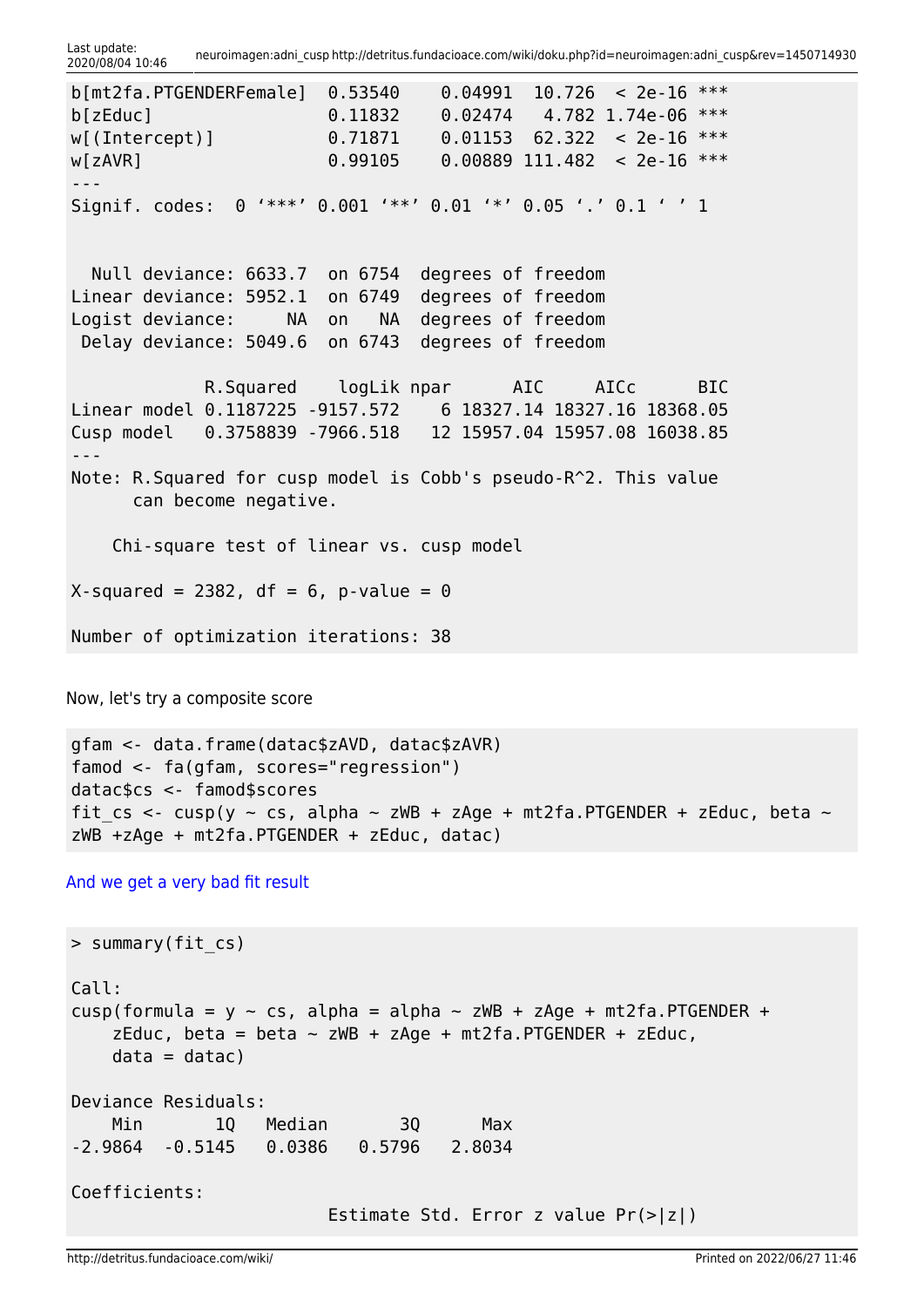| 2022/06/27 11:46                                                  | 5/11               |                                                          |                        | Using ADNI data for Cusp model fitting |  |
|-------------------------------------------------------------------|--------------------|----------------------------------------------------------|------------------------|----------------------------------------|--|
| a[(Intercept)]                                                    | $-0.166529$        |                                                          |                        | $0.015351 - 10.848 < 2e-16$ ***        |  |
| a[zWB]                                                            | 0.508523           | $0.009612$ 52.905                                        |                        | $< 2e-16$ ***                          |  |
| a[zAge]                                                           | 0.124850           |                                                          |                        | $0.017119$ 7.293 3.03e-13 ***          |  |
| a[mt2fa.PTGENDERFemale] 0.251292                                  |                    |                                                          |                        | $0.020108$ 12.497 < 2e-16 ***          |  |
| a[zEduc]                                                          | 0.230918           |                                                          | <b>NA</b><br><b>NA</b> | <b>NA</b>                              |  |
| b[(Intercept)]                                                    | $-0.224522$        | $0.022933 - 9.791$                                       |                        | $< 2e-16$ ***                          |  |
| b[zwB]                                                            | $-0.231656$        | $0.010449 - 22.171$                                      |                        | $< 2e-16$ ***                          |  |
| b[ZAge]                                                           | $-0.128716$        | $0.012640 - 10.183$                                      |                        | $< 2e-16$ ***                          |  |
| b[mt2fa.PTGENDERFemale] 0.845789                                  |                    |                                                          |                        | $0.017774$ 47.587 < 2e-16 ***          |  |
| b[zeluc]                                                          | 0.204127           |                                                          |                        | $0.007479$ 27.293 < 2e-16 ***          |  |
| w[(Intercept)]                                                    |                    | $-0.035730$ $0.011210$ $-3.187$                          |                        | $0.00144$ **                           |  |
| W[CS]                                                             | 1.012113           | 0.006090 166.187                                         |                        | $< 2e-16$ ***                          |  |
| $- - -$                                                           |                    |                                                          |                        |                                        |  |
| Signif. codes:                                                    |                    | $0$ '***' $0.001$ '**' $0.01$ '*' $0.05$ '.' $0.1$ ' ' 1 |                        |                                        |  |
|                                                                   |                    |                                                          |                        |                                        |  |
|                                                                   |                    |                                                          |                        |                                        |  |
| Null deviance: 5487.3 on 6754 degrees of freedom                  |                    |                                                          |                        |                                        |  |
| Linear deviance: 4490.5 on 6749                                   |                    | degrees of freedom                                       |                        |                                        |  |
| Logist deviance:                                                  | NA on<br><b>NA</b> | degrees of freedom                                       |                        |                                        |  |
| Delay deviance: 5324.3 on 6743                                    |                    | degrees of freedom                                       |                        |                                        |  |
|                                                                   |                    |                                                          |                        |                                        |  |
|                                                                   |                    | R.Squared logLik npar AIC                                |                        | AICc<br><b>BIC</b>                     |  |
| Linear model 0.16171127 -8205.808    6 16423.62 16423.63 16464.52 |                    |                                                          |                        |                                        |  |
| Cusp model 0.03112304 -8567.331  12 17158.66 17158.71 17240.48    |                    |                                                          |                        |                                        |  |
| $- - -$                                                           |                    |                                                          |                        |                                        |  |
| Note: R. Squared for cusp model is Cobb's pseudo-R^2. This value  |                    |                                                          |                        |                                        |  |
| can become negative.                                              |                    |                                                          |                        |                                        |  |
|                                                                   |                    |                                                          |                        |                                        |  |
| Chi-square test of linear vs. cusp model                          |                    |                                                          |                        |                                        |  |
|                                                                   |                    |                                                          |                        |                                        |  |
| X-squared = 723, df = $6$ , p-value = $0$                         |                    |                                                          |                        |                                        |  |
|                                                                   |                    |                                                          |                        |                                        |  |
| Number of optimization iterations: 106                            |                    |                                                          |                        |                                        |  |

That is, the composite score is not related through a cusp model to the independent variable analyzed here

# **A try for ADAS-Cog**

```
data <- data.frame(mt2fa$WholeBrain, mt2fa$ICV, mt2fa$vAGE, mt2fa$PTGENDER,
mt2fa$PTEDUCAT, mt2fa$Q4SCORE, mt2fa$Q8SCORE)
datac <- data[complete.cases(data),]
datac$WB = datac$mt2fa.WholeBrain/datac$mt2fa.ICV
datac$zWB = (datac$WB - mean(datac$WB))/sd(datac$WB)
datac$zAge = (datac$mt2fa.vAGE -
mean(datac$mt2fa.vAGE))/sd(datac$mt2fa.vAGE)
datac$zEduc = (datac$mt2fa.PTEDUCAT -
mean(datac$mt2fa.PTEDUCAT))/sd(datac$mt2fa.PTEDUCAT)
```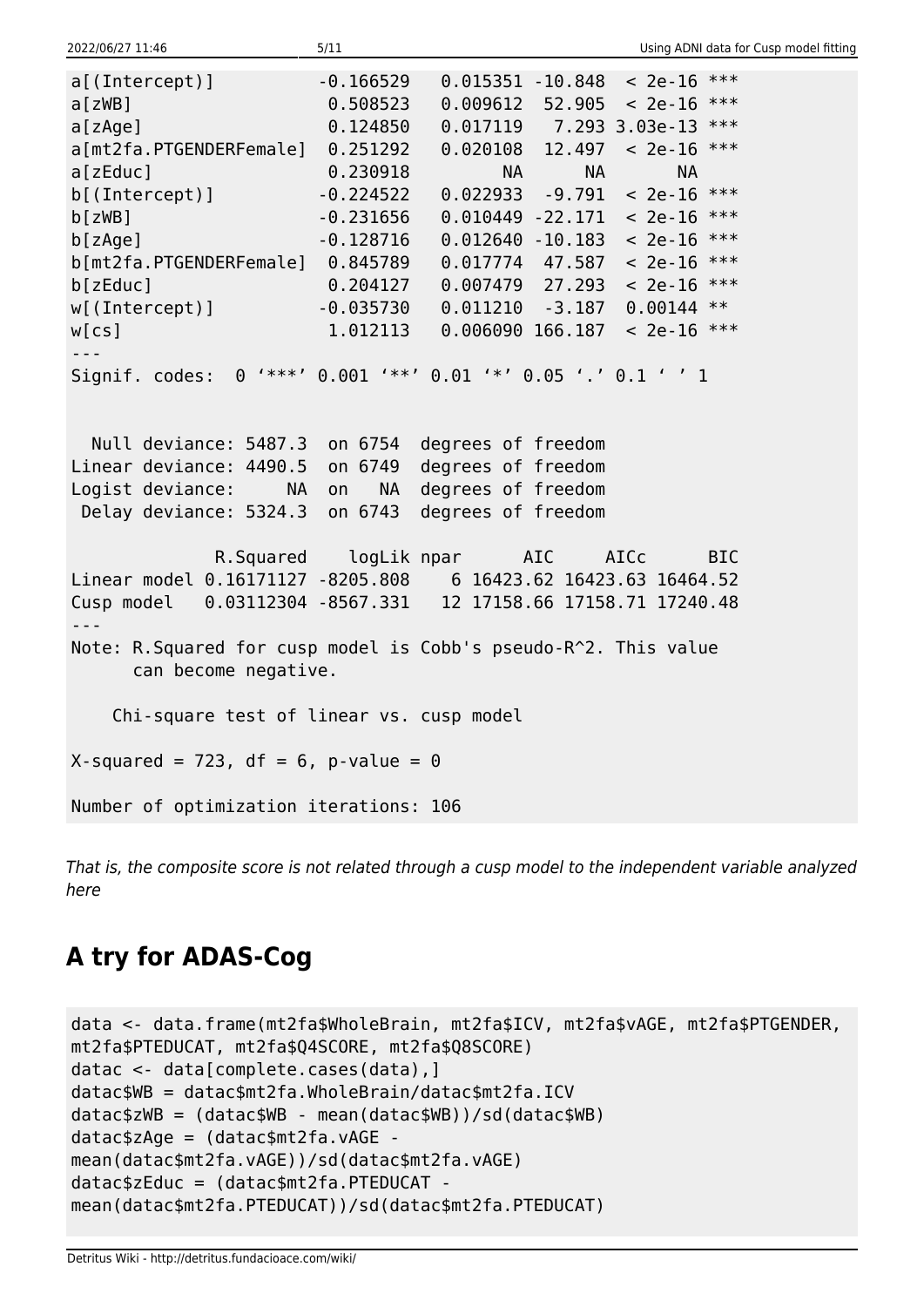```
datac$dr = (mean(datac$mt2fa.Q4SCORE) -
datac$mt2fa.Q4SCORE)/sd(datac$mt2fa.Q4SCORE)
datac$r = (mean(datac$mt2fa.Q8SCORE) -
datac$mt2fa.Q8SCORE)/sd(datac$mt2fa.Q8SCORE)
fit dr <- cusp(y ~ dr, alpha ~ zWB + zAge + mt2fa.PTGENDER + zEduc, beta ~
zWB +zAge + mt2fa.PTGENDER + zEduc, datac)
fit r < -cusp(y \sim r, alpha \sim zWB + zAge + mt2fa.PTGENDER + zEduc, beta \sim zWB+zAge + mt2fa.PTGENDER + zEduc, datac)
```
#### [not bad at all for Delay Recall](#page--1-0)

> summary(fit\_dr) Call: cusp(formula = y  $\sim$  dr, alpha = alpha  $\sim$  zWB + zAge + mt2fa.PTGENDER + zEduc, beta = beta  $\sim$  zWB + zAge + mt2fa.PTGENDER + zEduc,  $data = data$ ) Deviance Residuals: Min 1Q Median 3Q Max -3.1117 -0.4991 -0.1005 0.4315 3.3147 Coefficients: Estimate Std. Error z value Pr(>|z|) a[(Intercept)] 0.007960 0.020930 0.380 0.703714 a[zWB] 0.508635 0.017192 29.585 < 2e-16 \*\*\* a[zAge]  $0.138990 \t 0.013981 \t 9.942 < 2e-16$  \*\*\* a[mt2fa.PTGENDERFemale] 0.102236 0.025494 4.010 6.07e-05 \*\*\* a[zEduc] 0.190303 0.013197 14.420 < 2e-16 \*\*\*  $b[$ (Intercept)] 0.825442 0.054864 15.045 < 2e-16 \*\*\* b[zWB] -0.235399 0.029643 -7.941 2.01e-15 \*\*\*  $b[zAge]$  -0.182519 0.025867 -7.056 1.71e-12 \*\*\* b[mt2fa.PTGENDERFemale] 0.745478 0.047279 15.768 < 2e-16 \*\*\* b[zEduc] 0.125539 0.023628 5.313 1.08e-07 \*\*\* w[(Intercept)] 0.039500 0.011097 3.559 0.000372 \*\*\* w[dr] 1.118457 0.009343 119.717 < 2e-16 \*\*\* --- Signif. codes: 0 '\*\*\*' 0.001 '\*\*' 0.01 '\*' 0.05 '.' 0.1 ' ' 1 Null deviance: 8511.4 on 6804 degrees of freedom Linear deviance: 5443.0 on 6799 degrees of freedom Logist deviance: NA on NA degrees of freedom Delay deviance: 4560.9 on 6793 degrees of freedom

```
 R.Squared logLik npar AIC AICc BIC
Linear model 0.2000289 -8896.008 6 17804.02 17804.03 17844.97
Cusp model 0.4672353 -7913.728 12 15851.46 15851.50 15933.36
---
Note: R.Squared for cusp model is Cobb's pseudo-R^2. This value
```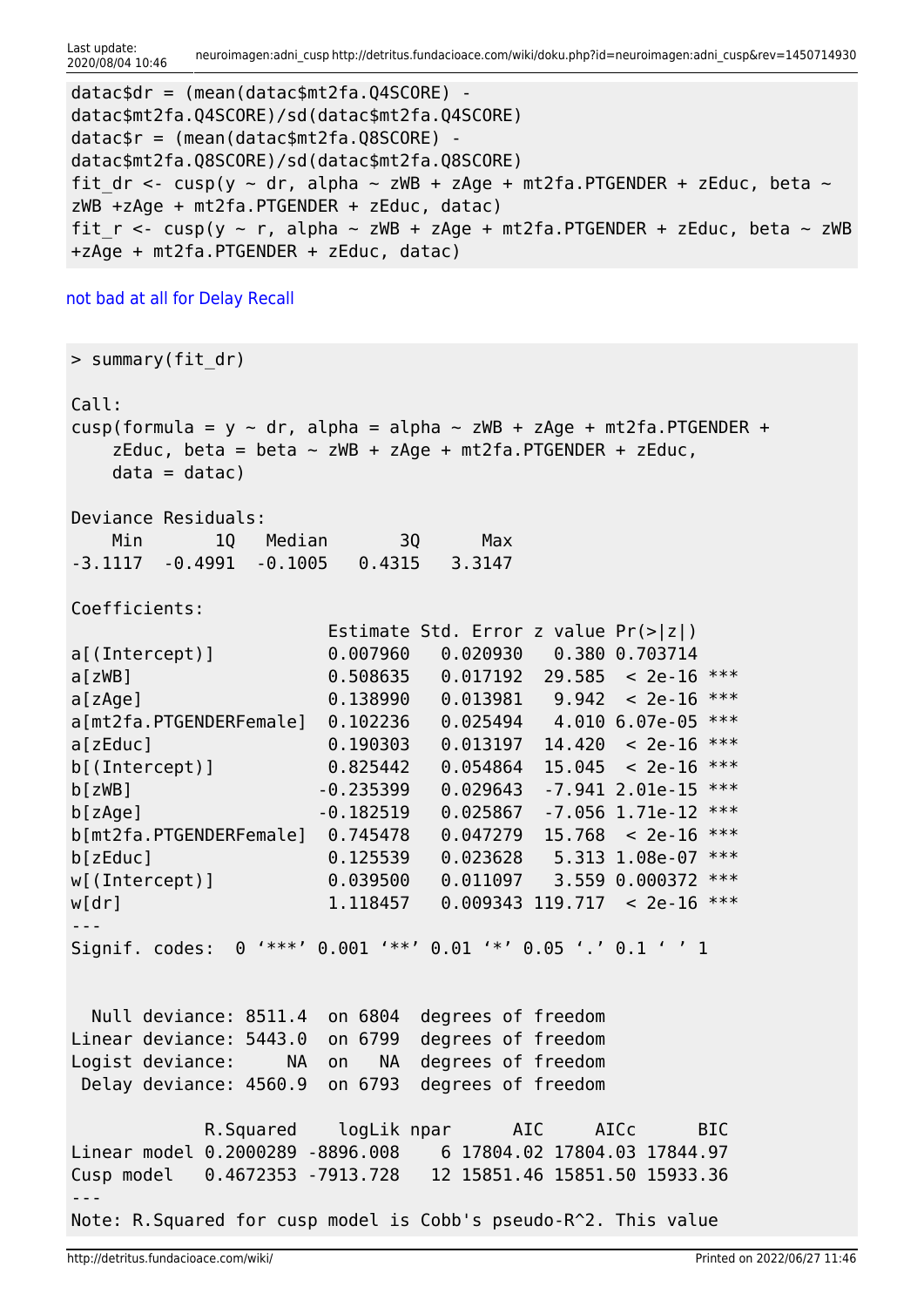can become negative.

Chi-square test of linear vs. cusp model

 $X$ -squared = 1965, df = 6, p-value = 0

Number of optimization iterations: 38

#### [but worst for Recognition](#page--1-0)

> summary(r) Call:

```
cusp(formula = y \sim r, alpha = alpha \sim zWB + zAge + mt2fa.PTGENDER +
   zEduc, beta = beta \sim zWB + zAge + mt2fa.PTGENDER + zEduc,
   data = data)
Deviance Residuals:
    Min 1Q Median 3Q Max
-3.1343 -0.8453 -0.2669 0.2033 2.5628
```
Coefficients:

|                                                                                             |             | Estimate Std. Error z value $Pr(>\vert z \vert)$ |         |                     |       |
|---------------------------------------------------------------------------------------------|-------------|--------------------------------------------------|---------|---------------------|-------|
| $a$ [(Intercept)]                                                                           | 0.754786    | 0.029939                                         | 25.211  | $< 2e-16$           | ***   |
| a[zwB]                                                                                      | 0.445183    | 0.020237                                         | 21.998  | $< 2e-16$           | ***   |
| a[zAge]                                                                                     | 0.082755    | 0.017131                                         |         | 4.831 1.36e-06      | $***$ |
| a[mt2fa.PTGENDERFemale]                                                                     | $-0.138675$ | 0.032093                                         |         | $-4.321$ $1.55e-05$ | ***   |
| a[zEduc]                                                                                    | 0.076295    | 0.015311                                         |         | 4.983 6.26e-07      | ***   |
| $b$ [(Intercept)]                                                                           | 0.898577    | 0.061474                                         |         | $14.617 < 2e-16$    | $***$ |
| b[zwB]                                                                                      | 0.013364    | 0.030828                                         |         | $0.433$ $0.664652$  |       |
| b[zAge]                                                                                     | 0.041912    | 0.028325                                         |         | 1.480 0.138959      |       |
| b[mt2fa.PTGENDERFemale]                                                                     | 0.395628    | 0.052501                                         |         | 7.536 4.86e-14      | ***   |
| b[zeluc]                                                                                    | 0.084819    | 0.025534                                         |         | 3.322 0.000894      | $***$ |
| $w[$ (Intercept)]                                                                           | 0.641352    | 0.012443                                         | 51,543  | $< 2e-16$           | ***   |
| w[r]                                                                                        | 0.960657    | 0.009485                                         | 101.286 | $< 2e-16$           | $***$ |
|                                                                                             |             |                                                  |         |                     |       |
| $1***1$<br>$'$ **' 0.01<br>$'$ *' 0.05 '.' 0.1 ' ' 1<br>0.001<br>Signif. codes:<br>$\Theta$ |             |                                                  |         |                     |       |

 Null deviance: 6279.2 on 6804 degrees of freedom Linear deviance: 5963.7 on 6799 degrees of freedom Logist deviance: NA on NA degrees of freedom Delay deviance: 5578.1 on 6793 degrees of freedom

 R.Squared logLik npar AIC AICc BIC Linear model 0.1235032 -9206.852 6 18425.70 18425.72 18466.66 Cusp model 0.2913304 -8250.294 12 16524.59 16524.63 16606.49 --- Note: R.Squared for cusp model is Cobb's pseudo-R^2. This value can become negative.

Detritus Wiki - http://detritus.fundacioace.com/wiki/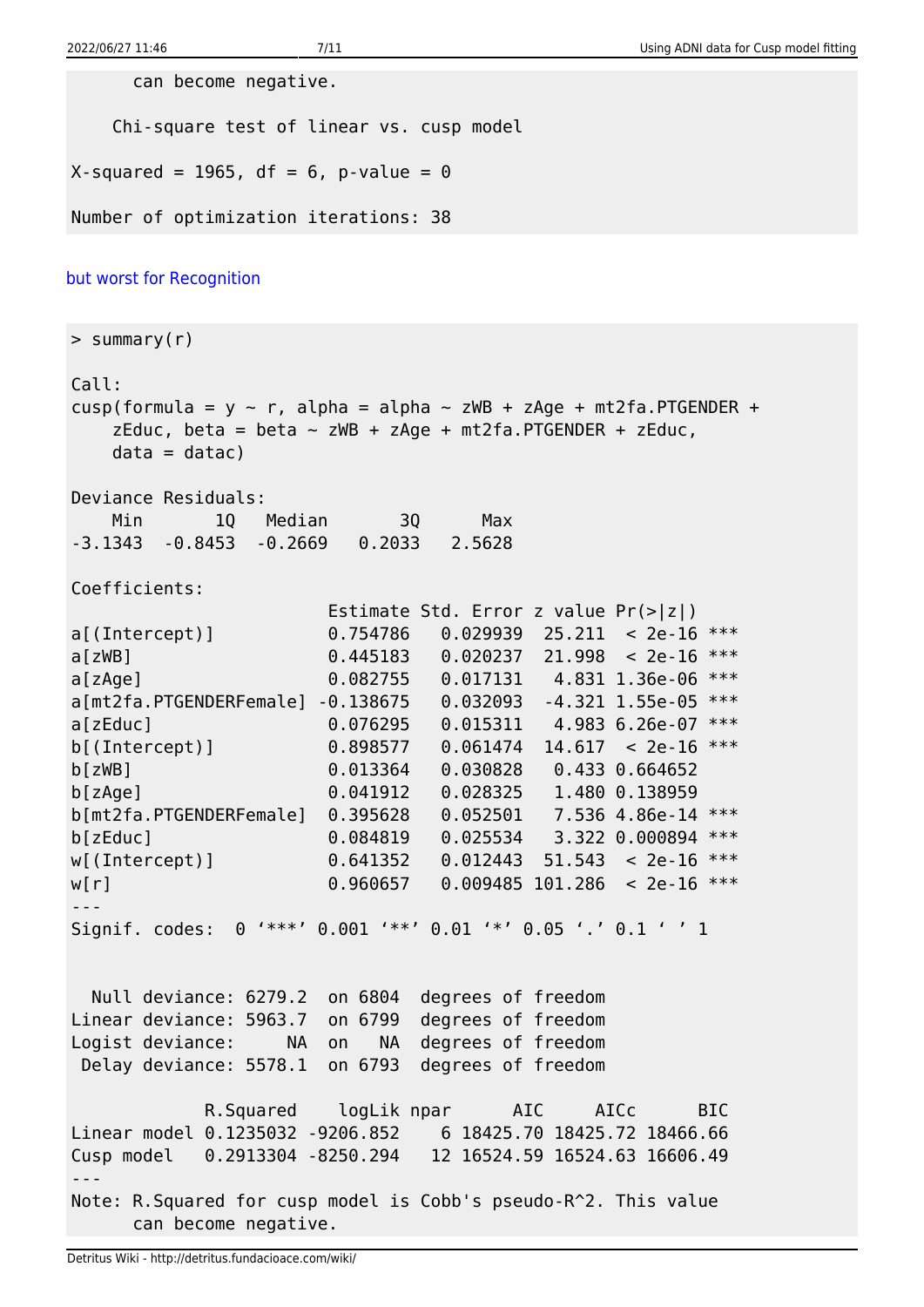```
 Chi-square test of linear vs. cusp model
```

```
X-squared = 1913, df = 6, p-value = 0
```

```
Number of optimization iterations: 44
```
## **Notas para Composite Scores**

Lo ideal seria hacer script con todos los composites posibles y mirarlo contra los biomarcadores disponibles en adnimerge. Pero cada biomarcador lleva un tipo de procesamiento distinto y cada composite ha de ser definido previamente. Por ejemplo el composite de Delay Recall (drcs) lo construimos a partir de **adas.Q4SCORE** y **neurobat.AVDEL30MIN** pero en cada caso hay que definir las variables de partida.

#### [Hay varios biomarcadores en la tabla //adnimerge// que pueden estar relacionados con los composites](#page--1-0) [neuropsicologicos](#page--1-0)

| > names(adnimerge)       |                         |                   |
|--------------------------|-------------------------|-------------------|
| [1] "ORIGPROT"           | "COLPROT"               | "RID"             |
| "PTID"                   |                         |                   |
| [5] "VISCODE"            | "EXAMDATE"              | "SITE"            |
| "DX.bl"                  |                         |                   |
| [9] "AGE"                | "PTGENDER"              | "PTEDUCAT"        |
| "PTETHCAT"               |                         |                   |
| [13] "PTRACCAT"<br>"FDG" | "PTMARRY"               | "AP0E4"           |
| $[17]$ "PIB"             | "AV45"                  | "CDRSB"           |
| "ADAS11"                 |                         |                   |
| [21] "ADAS13"            | "MMSE"                  | "RAVLT.immediate" |
| "RAVLT. learning"        |                         |                   |
| [25] "RAVLT.forgetting"  | "RAVLT.perc.forgetting" | "FAQ"             |
| "MOCA"                   |                         |                   |
| [29] "EcogPtMem"         | "EcogPtLang"            | "EcogPtVisspat"   |
| "EcogPtPlan"             |                         |                   |
| [33] "EcogPtOrgan"       | "EcogPtDivatt"          | "EcogPtTotal"     |
| "EcogSPMem"              |                         |                   |
| [37] "EcogSPLang"        | "EcogSPVisspat"         | "EcogSPPlan"      |
| "EcogSP0rgan"            |                         |                   |
| [41] "EcogSPDivatt"      | "EcogSPTotal"           | "FLDSTRENG"       |
| "FSVERSION"              |                         |                   |
| [45] "Ventricles"        | "Hippocampus"           | "WholeBrain"      |
| "Entorhinal"             |                         |                   |
| [49] "Fusiform"          | "MidTemp"               | "ICV"             |
| "DX"                     |                         |                   |
| [53] "EXAMDATE.bl"       | "CDRSB.bl"              | "ADAS11.bl"       |
| "ADAS13.bl"              |                         |                   |
| [57] "MMSE.bl"           | "RAVLT.immediate.bl"    |                   |
| "RAVLT.learning.bl"      | "RAVLT.forgetting.bl"   |                   |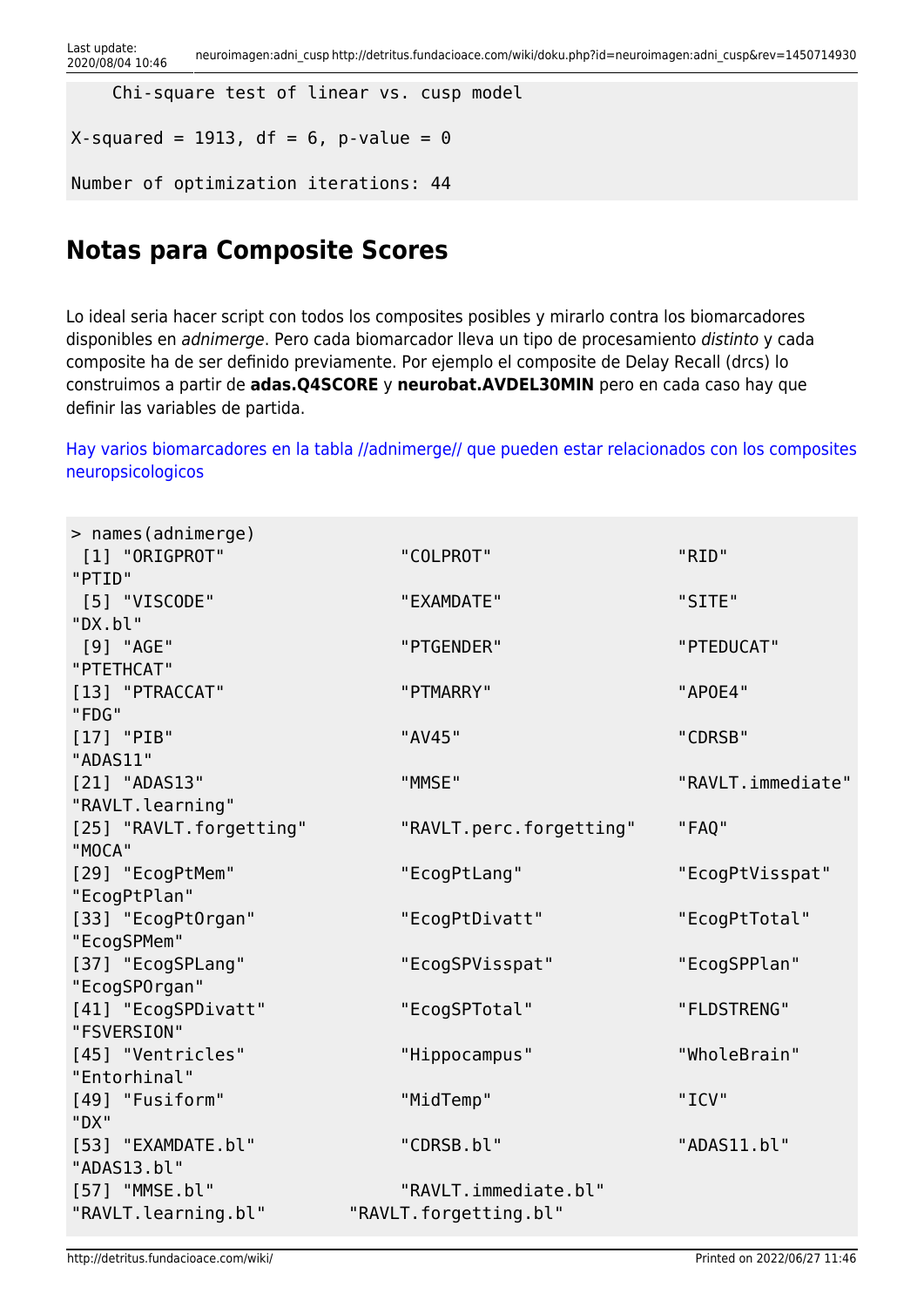| [61] "RAVLT.perc.forgetting.bl" "FAQ.bl" |                    | "FLDSTRENG.bl"   |
|------------------------------------------|--------------------|------------------|
| "FSVERSION.bl"                           |                    |                  |
| [65] "Ventricles.bl"                     | "Hippocampus.bl"   | "WholeBrain.bl"  |
| "Entorhinal.bl"                          |                    |                  |
| [69] "Fusiform.bl"                       | "MidTemp.bl"       | "ICV.bl"         |
| "MOCA.bl"                                |                    |                  |
| [73] "EcogPtMem.bl"                      | "EcogPtLang.bl"    |                  |
| "EcogPtVisspat.bl"                       | "EcogPtPlan.bl"    |                  |
| [77] "EcogPtOrgan.bl"                    | "EcogPtDivatt.bl"  | "EcogPtTotal.bl" |
| "EcogSPMem.bl"                           |                    |                  |
| [81] "EcogSPLang.bl"                     | "EcogSPVisspat.bl" | "EcogSPPlan.bl"  |
| "EcogSPOrgan.bl"                         |                    |                  |
| [85] "EcogSPDivatt.bl"                   | "EcogSPTotal.bl"   | "FDG.bl"         |
| "PIB.bl"                                 |                    |                  |
| [89] "AV45.bl"                           | "Years.bl"         | "Month.bl"       |
| "Month"                                  |                    |                  |
| $[93]$ "M"                               |                    |                  |
|                                          |                    |                  |

El problema es que cada uno debe ser analizado de manera distinta. Las variables Ventricles, Hippocampus y WholeBrain deben de alguna manera normalizarse por ICV (revisar Entorhinal, Fusiform y MidTemp) mientras que FDG, PIB y AV45 son variables normalizadas.

```
library("ADNIMERGE")
library(cusp)
library(psych) #for composite scores
# Let's get the data
tmp np <- merge(adas, neurobat, by=c("RID", "VISCODE") )
m <- merge(tmp_np, adnimerge, by=c("RID", "VISCODE") )
rm(tmp_np)
# Select data
m$cAGE = m$AGE + m$Yearsdata <- data.frame(m$WholeBrain, m$ICV, m$cAGE, m$PTGENDER, m$PTEDUCAT,
m$AVDEL30MIN, m$Q4SCORE)
datac <- data[complete.cases(data),]
#Z-scores and Composite Scores
dataczavd = (datac$m.AVDEL30MIN -
mean(datac$m.AVDEL30MIN))/sd(datac$m.AVDEL30MIN)
datac$zdr = (mean(datac$m.Q4SCORE) - datac$m.Q4SCORE)/sd(datac$m.Q4SCORE)
datac$zAge = (datac$m.cAGE - mean(datac$m.cAGE))/sd(datac$m.cAGE)
datac$zEduc = (datac$m.PTEDUCAT -
mean(datac$m.PTEDUCAT))/sd(datac$m.PTEDUCAT)
gfam <- data.frame(datac$zavd, datac$zdr)
famod <- fa(gfam, scores="regression")
datac$drcs <- famod$scores
# NI biomarker
datac$wb = datac$m.WholeBrain/datac$m.ICV
datac$zwb = (datac$wb - mean(datac$wb))/sd(datac$wb)
#fit to Cusp model
fit <- cusp(y \sim drcs, alpha \sim zwb + zAge + m.PTGENDER + zEduc, beta \sim zwb
+zAge + m.PTGENDER + zEduc, datac)
```
2022/06/27 11:46 9/11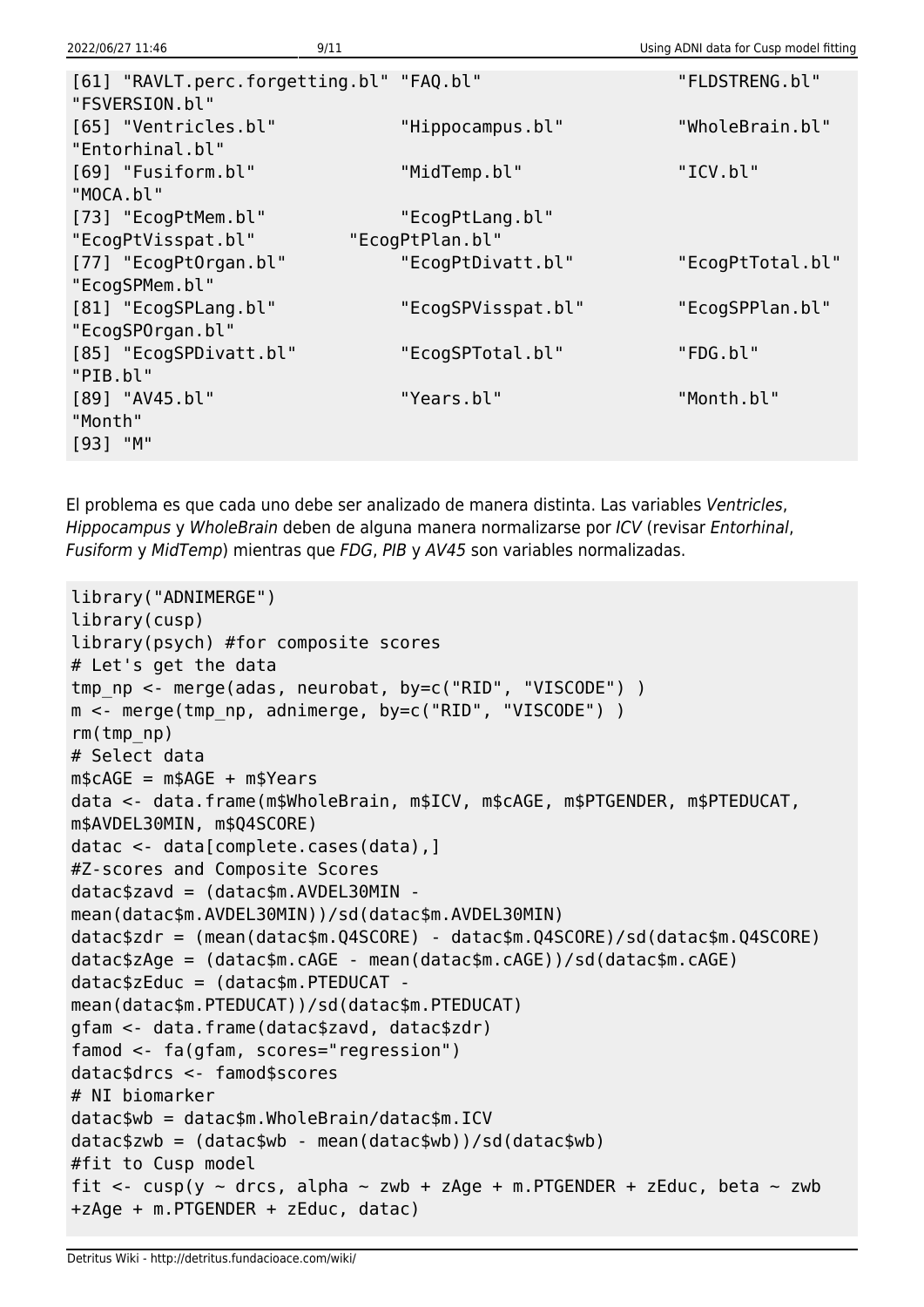```
summary(fit)
```
[El resultado no es demasiado bueno](#page--1-0)

```
> summary(fit)
Call:
cusp(formula = y \sim drcs, alpha = alpha \sim zwb + zAge + m.PTGENDER +
   zEduc, beta = beta \sim zwb + zAge + m. PTGENDER + zEduc, data = datac)
Deviance Residuals:
     Min 1Q Median 3Q Max
-3.03128 -0.34504 0.04153 0.68234 3.46997
Coefficients:
                   Estimate Std. Error z value Pr(>|z|)
a[(Intercept)] -0.495490 0.034268 -14.459 < 2e-16 ***
a[zwb] 0.439670 0.016181 27.172 < 2e-16 ***
a[zAge] 0.084987 0.015421 5.511 3.57e-08 ***
a[m.PTGENDERFemale] 0.335385 0.036312 9.236 < 2e-16 ***
a[zEduc] 0.246808 0.016847 14.650 < 2e-16 ***
b[(Intercept)] 0.707160 0.038400 18.416 < 2e-16 ***
b[zwb] -0.430749 0.019983 -21.556 < 2e-16 ***
b[zAqe] -0.263518 0.015366 -17.149 < 2e-16 ***
b[m.PTGENDERFemale] 0.737773 0.041330 17.851 < 2e-16 ***
b[zEduc] 0.121714 0.021839 5.573 2.50e-08 ***
w[(Intercept)] -0.343946 0.012126 -28.364 < 2e-16 ***
w[drcs] 1.144778 0.009349 122.443 < 2e-16 ***
---
Signif. codes: 0 '***' 0.001 '**' 0.01 '*' 0.05 '.' 0.1 ' ' 1
  Null deviance: 7603.1 on 6754 degrees of freedom
Linear deviance: 4650.8 on 6749 degrees of freedom
Logist deviance: NA on NA degrees of freedom
 Delay deviance: 5097.1 on 6743 degrees of freedom
            R.Squared logLik npar AIC AICc BIC
Linear model 0.1983602 -8324.282 6 16660.56 16660.58 16701.47
Cusp model 0.3583674 -7877.500 12 15779.00 15779.05 15860.82
---
Note: R.Squared for cusp model is Cobb's pseudo-R^2. This value
      can become negative.
    Chi-square test of linear vs. cusp model
X-squared = 893.6, df = 6, p-value = 0
Number of optimization iterations: 52
```